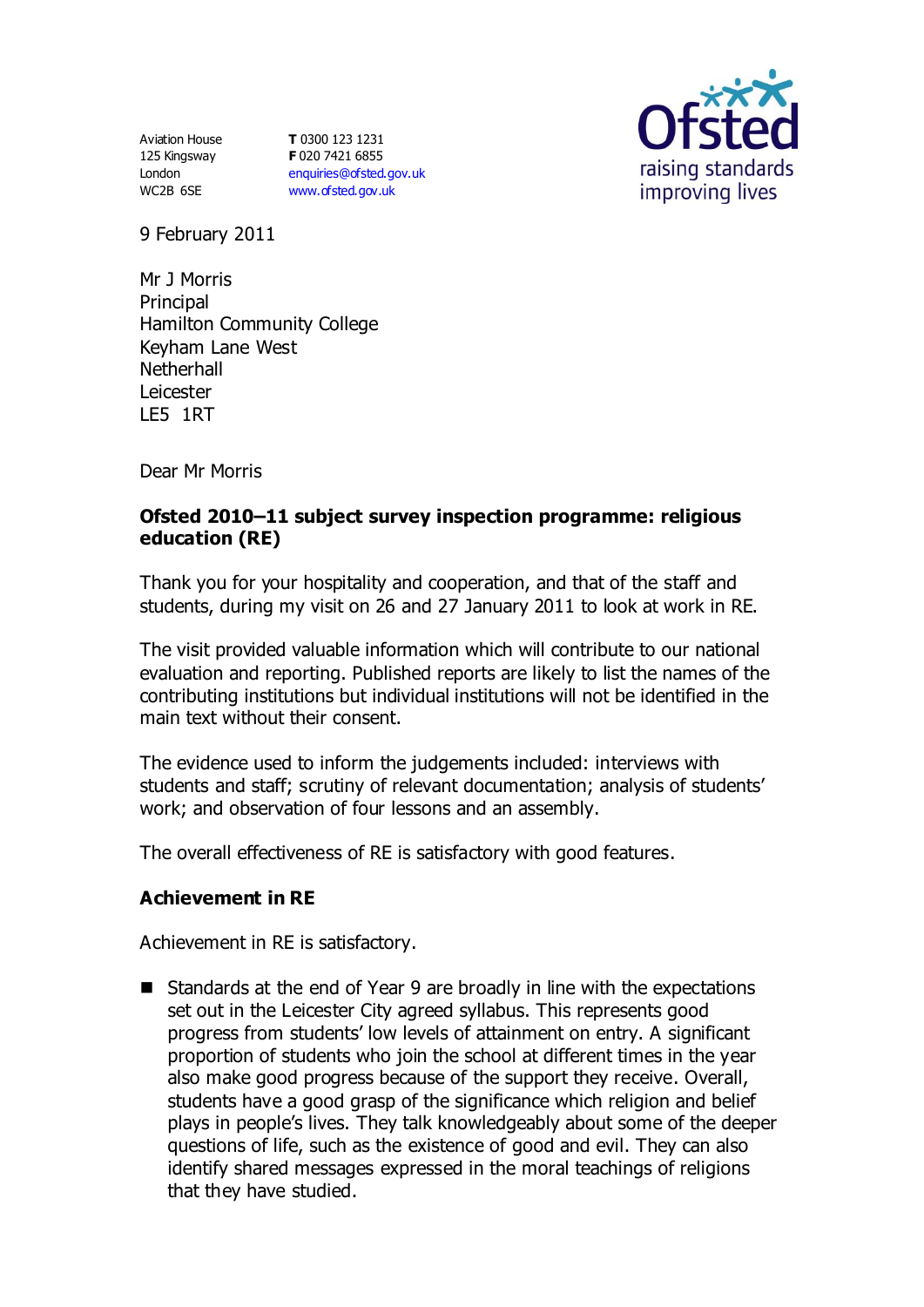- Weaknesses in provision in Years 10 and 11 are being resolved successfully so that students' achievement is satisfactory. Very few students have opted to take the GCSE examination in the past and results have been below average. However, with stronger provision now, senior leaders expect at least half of the current Year 11 students to take the short course GCSE examination in the summer term 2011, and the great majority of them to do so in the following academic year.
- Students at both key stages enjoy the subject and can explain its value well. Students express their own views thoughtfully in response to what they learn about religions and belief but their use of technical language and extended vocabulary is underdeveloped. Students are able to apply a sound range of skills in their studies, for example analysis, interpretation and evaluation. However, students' skills of independent investigation are less well developed.
- RE makes a very good contribution to students' personal development. Students are very aware of the importance of understanding religious, social and cultural diversity found in the school and in the wider world. The subject makes a particularly useful contribution to students' moral development. Students comment strongly on the subject's promotion of respect for different opinions and the value of diversity. This also reflects the positive contribution that the faculty makes to community cohesion, for example, through the unit on 'What will make Leicester a more respectful City?'

# **Quality of teaching of RE**

The quality of teaching of RE is satisfactory with good features.

- Typically, teaching is structured with purposeful tasks to get lessons off to a good start. Lesson objectives are explained well so that students have a clear idea of learning outcomes.
- $\blacksquare$  In the most successful lessons, a good range of activities and methods is used to promote good progress. For example, a Year 9 lesson explored Christian teachings about morality using the gospel story of the Good Samaritan. Close attention was paid to developing students' literacy skills as well as their understanding of the significance of Jesus' teaching at a number of levels, including personal application, in a modern world. Effective teaching enabled students to show a high degree of cooperation through pair, group and independent work. Assessment techniques during, and towards the end of the lesson, gave a good understanding of progress for both the teacher and the students.
- A reasonably broad range of resources is used to enliven learning, including artefacts, information and communication technology and adapted worksheets which students of different abilities can access.
- In lessons where students do not make faster progress it is because insufficient use is made of more active learning methods, particularly those which promote students' enquiry and investigative skills.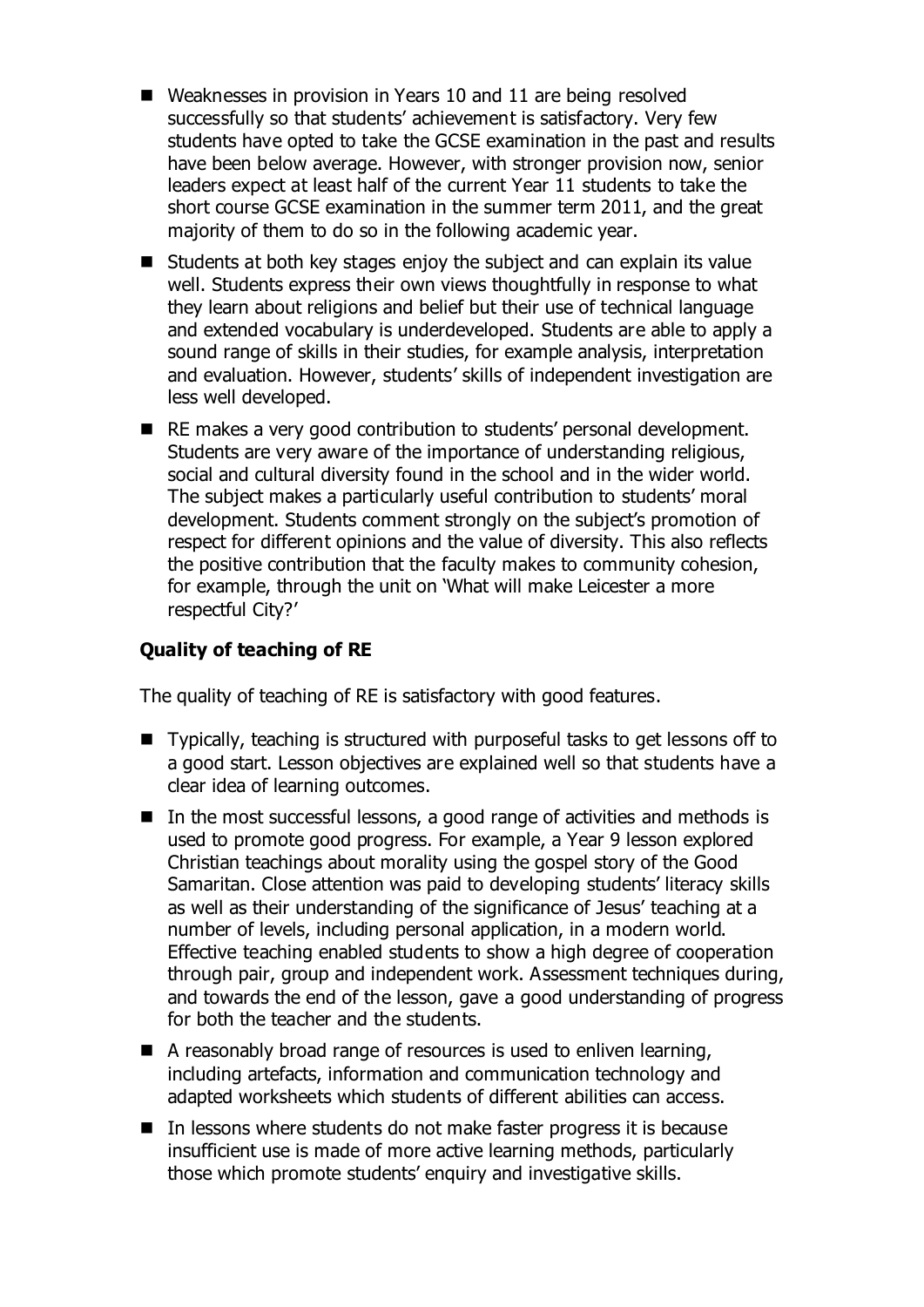- Assessment procedures are satisfactory. End–of-unit assessment tasks enable students to show their attainment and progress. Some effective use is made of peer- and self-assessment which students value. Teachers' marking of assessment tasks is helpful and students usually have a sound grasp of how to improve their work.
- Teachers calibrate their judgements through the moderation of students' work and there is a growing understanding of the criteria used to form judgements. Leaders recognise the need to develop assessment tasks further so that they take full account of students' different abilities. Currently, a portfolio of students' work showing a range of levels of attainment is not collected. This limits teachers' access to exemplar material to support the reliability of their assessments.

## **Quality of the curriculum in RE**

The quality of the curriculum in RE is satisfactory.

- $\blacksquare$  The provision in Years 10 and 11 is being strengthened through a wider access to examination courses. Its effectiveness, in terms of outcomes as measured by GCSE results, remains to be fully demonstrated. However, students receive a broadly wide experience covering different religions and beliefs linked to a study of moral and social issues.
- $\blacksquare$  The agreed syllabus informs the development of schemes of work at Key Stage 3 where statutory requirements are met.
- The balance between 'learning about' and 'learning from' religion is satisfactory, although students' responses to the latter attainment target are less well developed.
- $\blacksquare$  The provision is supported well through a range of visitors and visits, including links with schools in the locality which have students from different religious backgrounds.

#### **Effectiveness of leadership and management in RE**

The effectiveness of leadership and management in RE is satisfactory with good features.

- $\blacksquare$  The subject is integrated with the humanities faculty which is led and managed well. The subject leader has a clear rationale for further improvement, particularly in Years 10 and 11. However, the impact of improvements put in place has yet to be fully realised.
- $\blacksquare$  The good sense of team working in the faculty and enthusiasm for teaching RE is very ably supported by the senior leadership team.
- Self-evaluation is accurate, based on the monitoring of provision and the quality of students' work. The subject leader keeps abreast of developments in the subject by attending a local forum for subject leaders, organised by the local authority. Learning gained from these meetings is disseminated to others in the faculty.